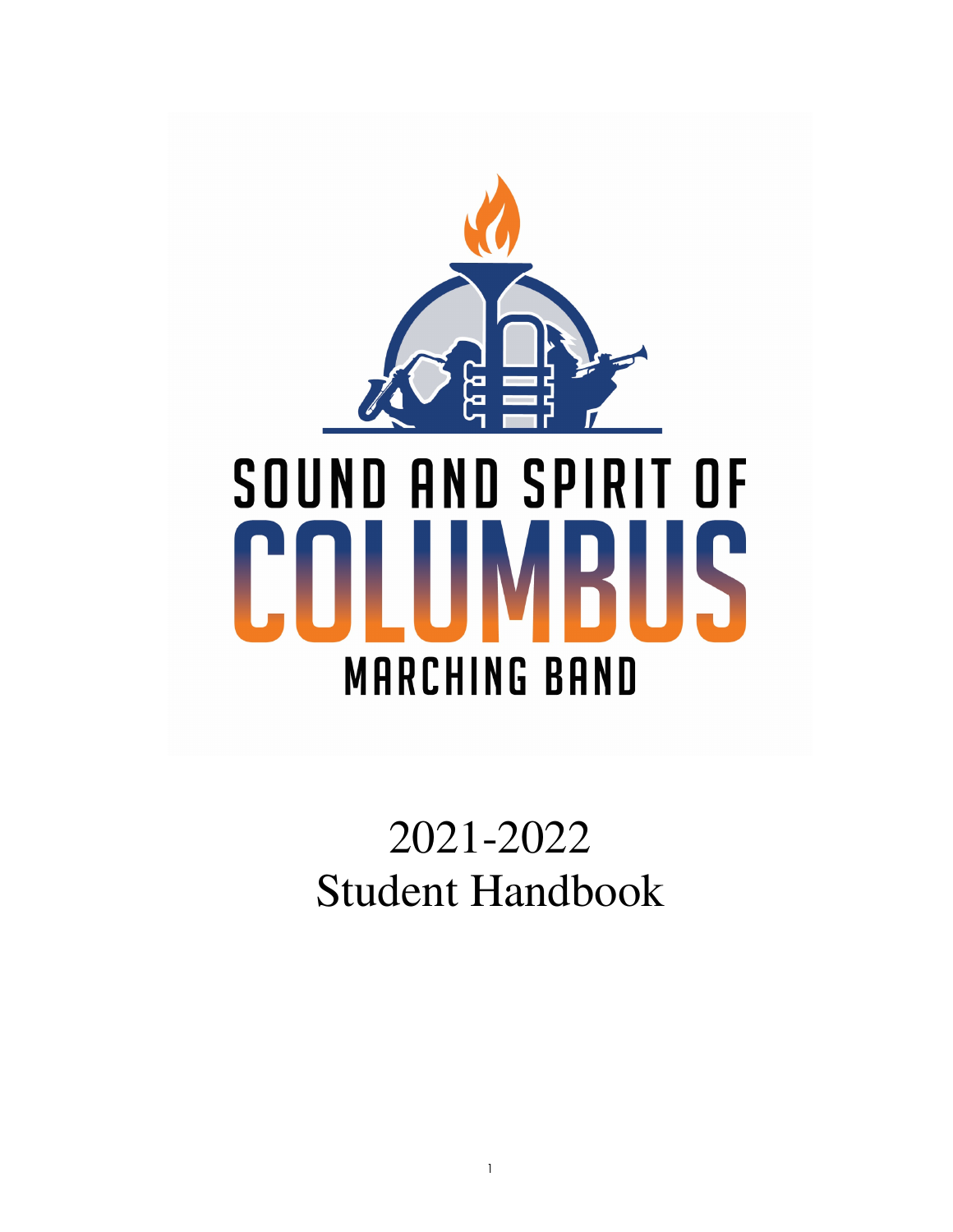# Sound and Spirit of Columbus Marching Band 2021-2022 Student Handbook

# TABLE OF CONTENTS

This handbook contains information about the operations of our band. You are to read this information and keep this handbook for reference in the future. There may be additional pages given to you at a later date to be added to this handbook.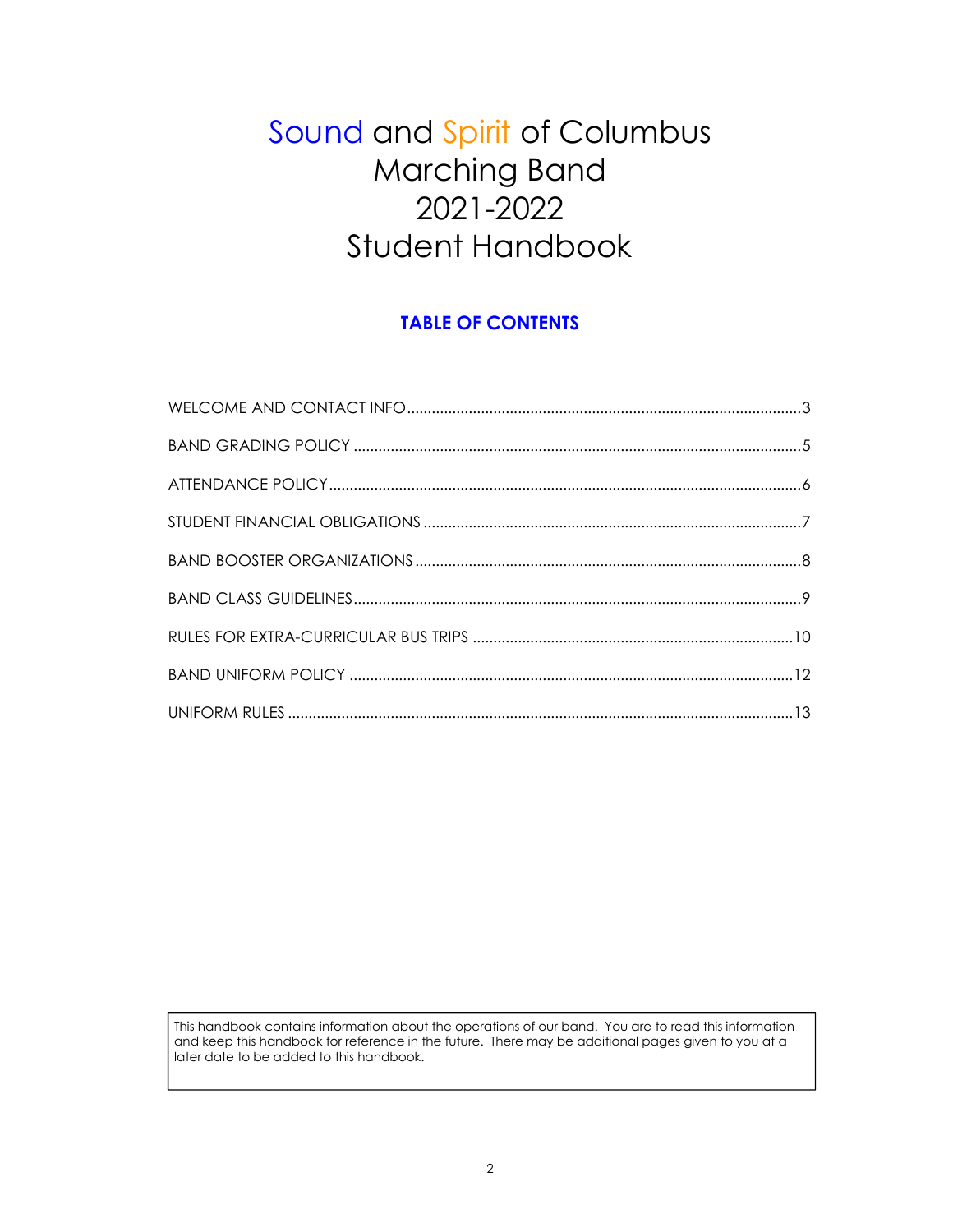Dear Parents and Students,

#### WELCOME TO THE SOUND AND SPIRIT OF COLUMBUS MARCHING BAND!!

You are now beginning what we hope to be one of the most powerful, positive experiences of your life!

We are at a time in education where EXCELLENCE has become a rare commodity. Many programs are losing numbers and the "It's good enough" attitude is louder than ever. How important it is that there are people like you, who are willing to seek your unlimited potential. This is certain to pay off in every aspect of your life.

Mr. Bryan Muñoz

#### Other Important Items:

Remind101 text message sign up:

North Parents – Text @sroseaide to 81010

East Parents – Text @CEBB19 to 81010





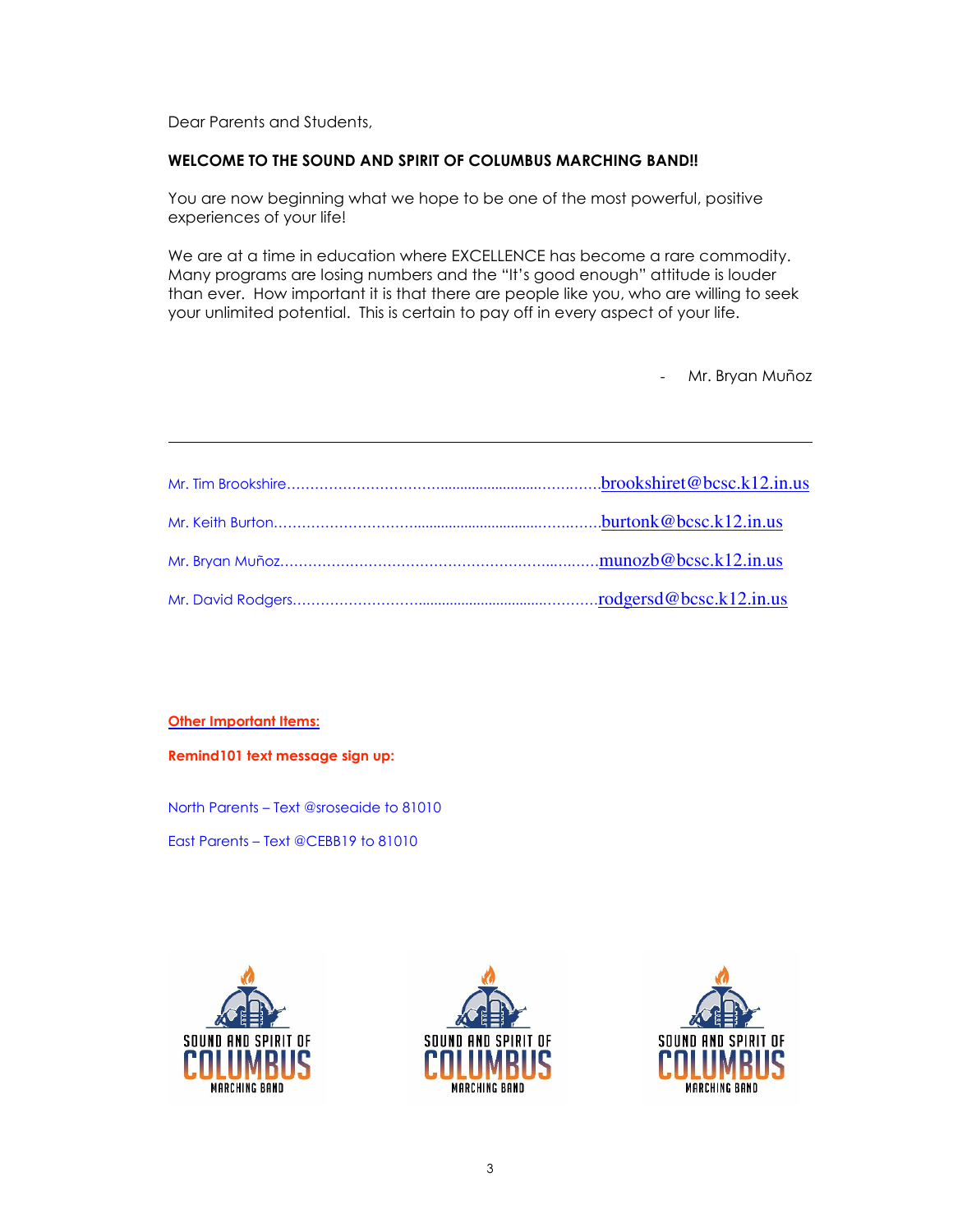# From the Student's Perspective

"To me, marching band isn't about spending time marching around and playing my horn; while that is a big part of it, marching band is more than just that. I can honestly say that it has changed my life, and it has given me a second family that I can turn to whenever I need it. I wouldn't be who I am without it."

#### \*\*\*\*\*\*\*\*\*\*\*\*\*\*\*\*\*\*\*\*\*\*\*\*\*\*\*\*\*\*\*\*\*\*\*\*\*\*\*\*\*

"In marching band, not only has it made me a better leader and a better musician, in marching band I feel welcome and loved because it's a second family. People are always there for you, I've met some people who I will never forget and memories that will last a life time. When the show is over and I snap down my horn, I know I achieved something great and I'm proud to say that I'm part of this program."

#### \*\*\*\*\*\*\*\*\*\*\*\*\*\*\*\*\*\*\*\*\*\*\*\*\*\*\*\*\*\*\*\*\*\*\*\*\*\*\*\*\*

"I wasn't too interested in marching band at first. After trying it for one year, I got hooked and wanted to do it again. Marching band shows a lot of dedication and effort and these qualities will help for future activities. Most importantly, marching band is really fun!"

#### \*\*\*\*\*\*\*\*\*\*\*\*\*\*\*\*\*\*\*\*\*\*\*\*\*\*\*\*\*\*\*\*\*\*\*\*\*\*\*\*\*

"In the beginning, I was dead set on avoiding marching band at all costs. Of course, I tried it, and in the end, I have come to have a serious case of protectiveness over marching band. I consider it a sport now, too. We exercise, we compete, so why isn't it a sport? Even my dad has said to me that he has a huge respect for the things that we do as a band. He has watched our rehearsals and been to every competition, and has told me that marching band probably takes more effort than even football, which is saying something considering he played football all throughout his school career. Overall, I have come to love marching band as much as anything else in my life."

#### \*\*\*\*\*\*\*\*\*\*\*\*\*\*\*\*\*\*\*\*\*\*\*\*\*\*\*\*\*\*\*\*\*\*\*\*\*\*\*\*\*

"Looking back on my experiences with the band and remembering how much I have learned from it, I don't think my experience would have been complete if not for being in marching band. I have learned so many lessons about determination, satisfaction of being part of something incredible, and just plain having fun. I also have had met some of the most amazing friends through the band program, and being in the program has made them my lifelong friends. I am in marching band and am proud of it."

#### \*\*\*\*\*\*\*\*\*\*\*\*\*\*\*\*\*\*\*\*\*\*\*\*\*\*\*\*\*\*\*\*\*\*\*\*\*\*\*\*\*

"Marching Band has had a major impact on me, I have learned so much. Band has taught me how to persevere through tough circumstances, how to listen, and how to be an effective leader. Over the time that I have been involved in the music department, I have strengthened my music abilities as well as my leadership qualities. It has taught me responsibility, cooperation, and perseverance. Not only will I use these characteristics in my future band career, I will use them for the rest of my life."

\*\*\*\*\*\*\*\*\*\*\*\*\*\*\*\*\*\*\*\*\*\*\*\*\*\*\*\*\*\*\*\*\*\*\*\*\*\*\*\*\*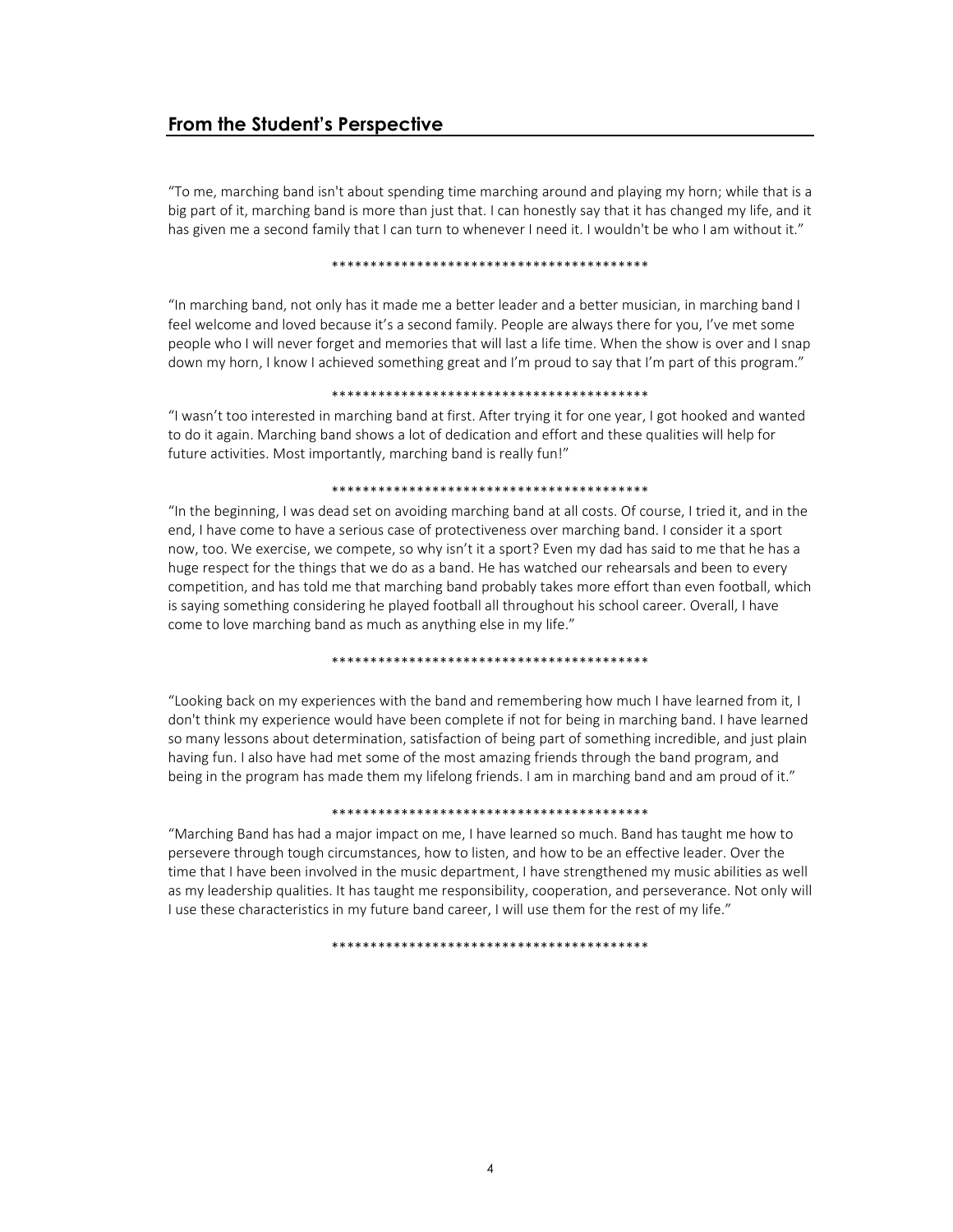Each quarter grade is based on skill development, participation, spectatorship, and knowledge acquisition. Grades will be based on the items listed below. Amounts of performances, playing tests, etc. will vary; therefore, some percentages may be adjusted to better represent a student's actual achievement.

#### Semester Grading Breakdown

 Participation- Concert Performance Grade Music Performing Skills - Daily Class Work (includes extra rehearsals) Music Performing Skills - Test Grades Music Performing Skills – Rehearsal etiquette Visual Performing Skills – Daily Class Work (includes extra rehearsals) Academic Knowledge Skills - Quiz and Test Grades

# FINAL GRADING SCALE

Please see your HS student handbook for the grading policies and breakdown.





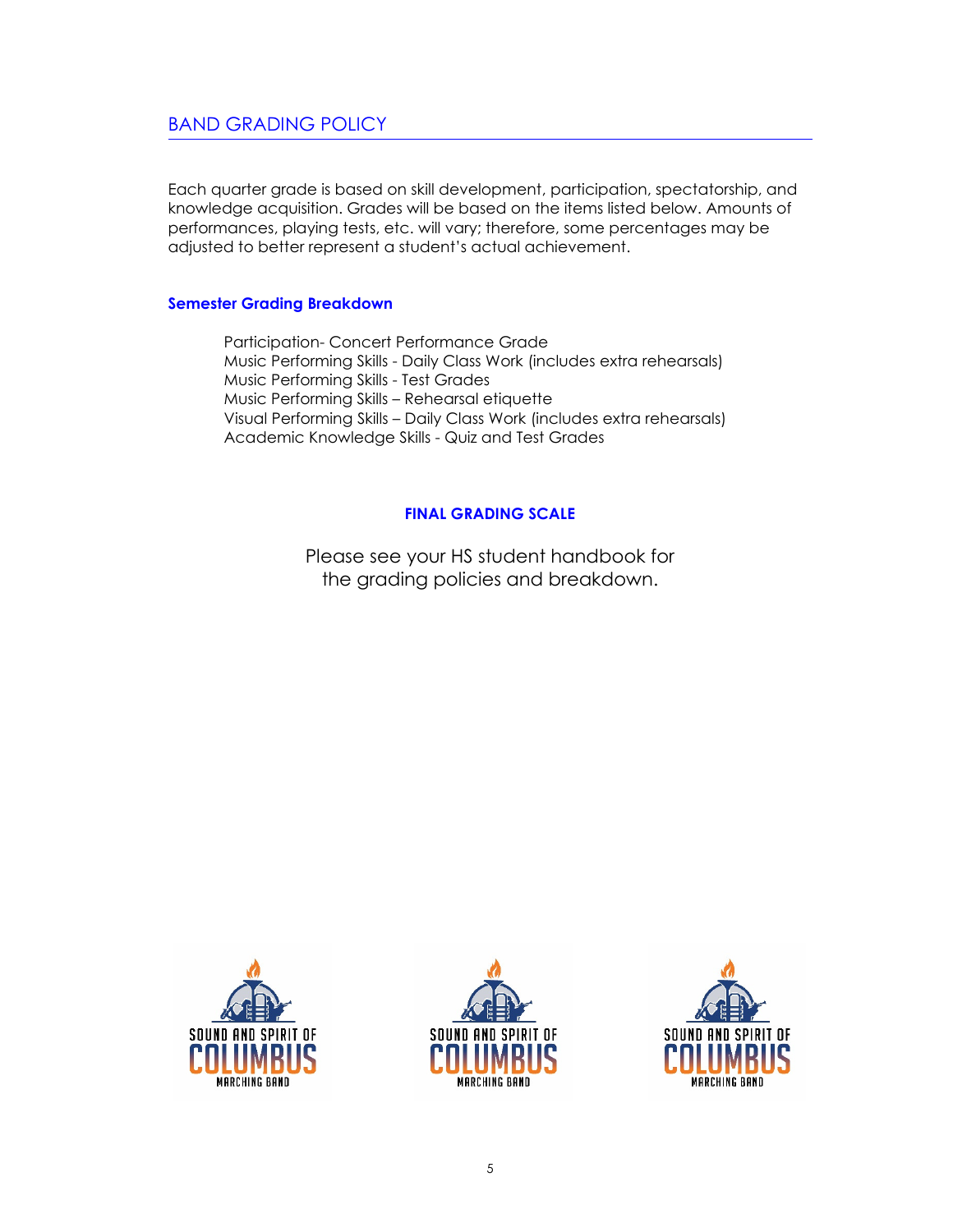# ATTENDANCE POLICY

Attendance at all class periods, rehearsals, and performances is important in the success of the total band program; therefore, all are required. Any absences should be only in extreme situations and need to be approved by the director. WORK is never an excused absence from a rehearsal or performance. You can get work scheduled off if you properly notify your employer. No rehearsals are scheduled on Monday; therefore, it is EXPECTED that all doctors' appointments and misc. errands are completed on this day. Missing a rehearsal for any reason can disqualify you from an upcoming performance.

#### SCHOOL DAY ABSENCE

The school attendance office personnel should be contacted by the parent for all school day absences. The status of all absences is entered into school records by the attendance office. Keep in mind that class participation is included in the evaluation process of determining grades and daily class work is impacted if the student is not in class. Any absence considered truancy by the school will result in the student receiving a zero for all the work done that day.

#### **Absences**

Because this group is competitive, 100% attendance is expected at all times. No excuses will be accepted, however communication of any absence is required by the parent **PRIOR** to the rehearsal. The following rules will be strictly adhered to throughout the season.

- The only illnesses acceptable to keep a student from a rehearsal is that of a school day absence prior to or immediately following the rehearsal. The absence still must be communicated to Mr. Munoz PRIOR to rehearsal.
- Any other absence must be communicated to Mr. Munoz PRIOR to the rehearsal. Failure to do so may result in removal from the ensemble without refund.
- Any absence immediately disqualifies a student from performing for the upcoming performance.
	- o A student may become eligible to perform for the upcoming performance if an absence because of illness, meets the requirements above is made up. Make up work must be requested by the student within 24 hours of the absence and must be completed by Friday 5:00 pm of that week. Late work will not be accepted, including late work due to failure in technology. All make up work is assigned by Mr. Munoz or Mr. Burton
	- o School e-mail: munozb@bcsc.k12.in.us; rodgersd@bcsc.k12.in.us < PREFERRED
	- o Office phone: 812.376.4258

PLEASE NOTE… lack of planning on the student or family part does not qualify as an emergency!

An unexcused absence (whether notified or not) from a performance may result in removal from the program

# \*\*\*NOTIFIED DOES NOT MEAN EXCUSED! \*\*\*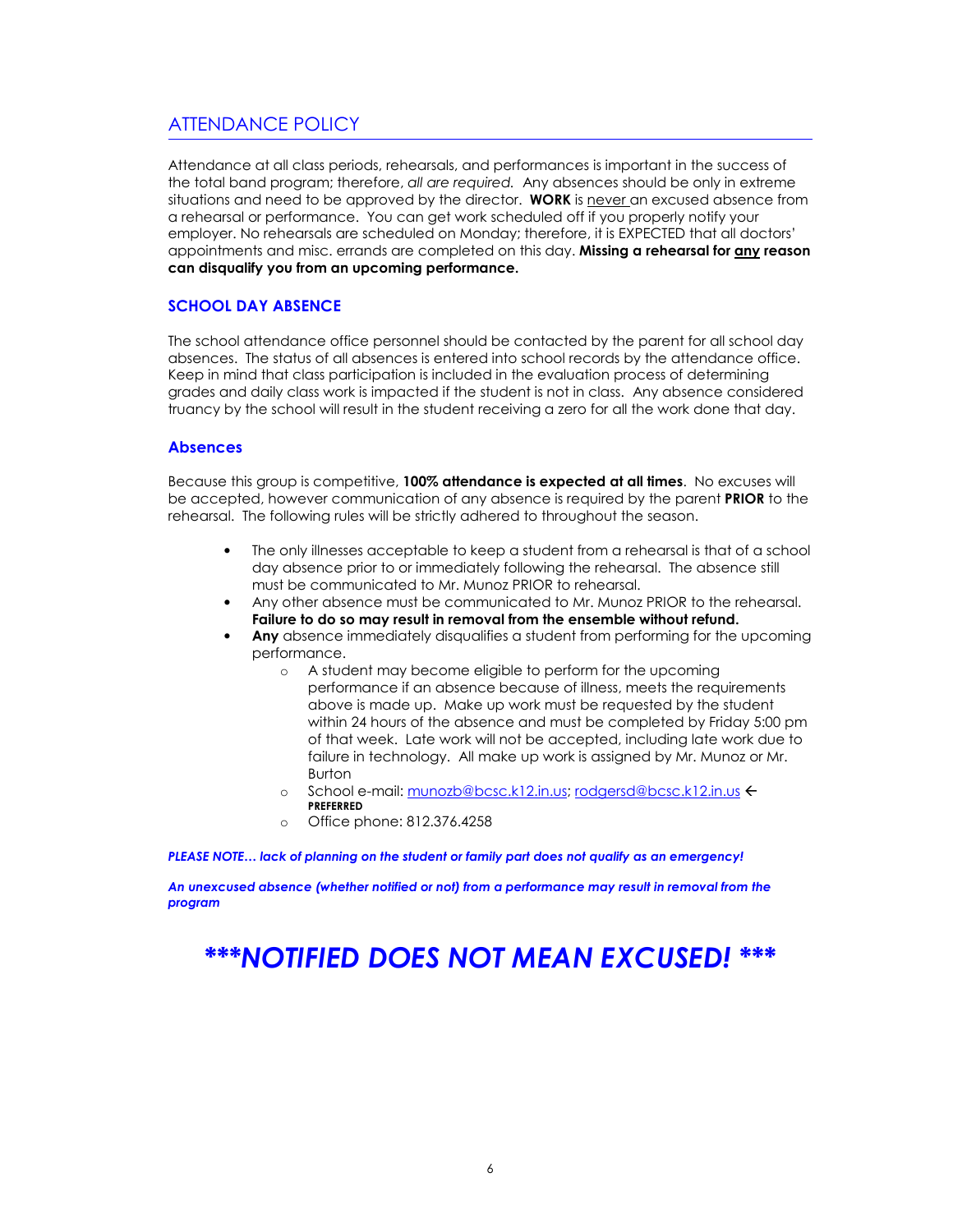# MARCHING STUDENT FINANCIAL OBLIGATIONS

The band has a projected budget for the 2021 marching season of nearly \$95,000\* to keep the band program functioning at the level expected by our students, parents, school, and community. Figures are close but are estimates. There are times when money gets moved from one area to another because of unanticipated needs. To see a complete breakdown please attend booster meetings held the first Tuesday of every month.

The actual cost per student to participate in marching band is \$650.00

In order to meet these expenses, the following band fees and fundraising opportunities will be utilized:

<sup>+</sup> This figure is for marching band only and does not include budget figures for other music programs.

#### STUDENT MARCHING BAND FEE ................ \$500.00

The marching band fee covers show development such as drill, wind music, percussion music, and guard choreography; instructional costs, vehicle expenses, meals, uniform upkeep, activities, equipment, and expendables for the show.

(\$100 Initial deposit is non-refundable. Additional refunds for any reason will be pro-rated based on expenses already incurred)

(Trip expenses and personal items such as spirit wear, pictures, etc. are not included in these fees.)

# PAYMENT SCHEDULE: Below is the "cookie cutter" payment schedule to allow the booster programs to pay marching band invoices in a timely manner. Should this not fit your budget, please email your booster president or secretary to formulate an individualized payment schedule.

| 1) Due June 1st (Non-refundable) \$100.00 |                                                    |
|-------------------------------------------|----------------------------------------------------|
| 2) Due July 1st.                          | \$100.00                                           |
| 3) Due August 1st.                        | $$100.00 \div$ Fees paid non-Refundable after July |
| 4) Due September 1st                      | \$100.00                                           |
| 5) Due October 1st                        | \$100.00                                           |
|                                           | \$500.00                                           |

#### PAYMENT DELIVERY OPTIONS

#### North Band Student:

- 1) (Preferred) Via debit or credit card on our website through our PayPal account. http://www.soundandspiritofcolumbus.band
- 2) Place in the Booster drop box just outside the band room. Payment MUST be in a sealed envelope (provided) with student's name and check "MARCHING BAND FEES". Please make checks payable to Columbus North Band Boosters.

#### East Band Students:

- 1) Cash or checks made out to Columbus East Band Boosters (CEBB) and mailed to: Columbus East Band Boosters, PO Box 2563, Columbus, IN 47202-2563
- 2) Cash or checks in a sealed envelope with student's name on it and handed to the Performing Art TA in the Performing Arts office

Please allow 1-2 weeks for actual posting – also there may be a small fee depending on charges we incur. Please be patient as we implement this new system. (Please do NOT hand-deliver payments to Mr. Muñoz, Mr. Rodgers, or any other staff member. Payments left on a director's desk or handed to him on the practice field or in the hallways may not be properly processed and therefore your student may not receive credit for that payment.)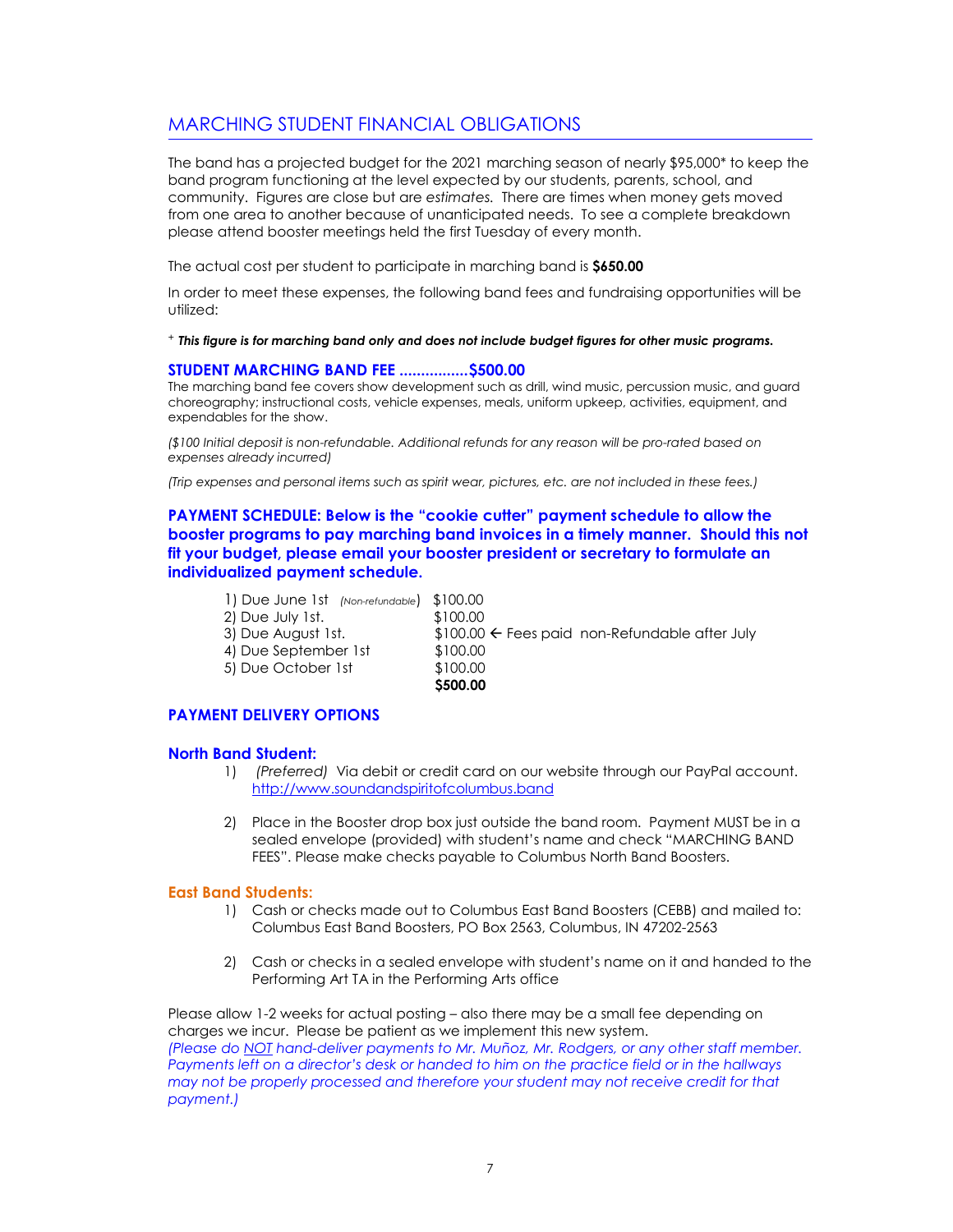# COLUMBUS NORTH AND COLUMBUS EAST BAND BOOSTER **ORGANIZATIONS**

Membership in the boosters is comprised of all parents of students in each of the high school's instrumental music program. A general meeting of all members is held every month at 7:00 p.m. in the high school band room. All parents are encouraged to attend this meeting. Officers are nominated in April and elected in May by all parents in attendance. If you are interested in serving on a deeper level as an officer (or on any committee) of the boosters, please contact Mr. Muñoz or Mr. Rodgers before the January meeting.

#### The primary functions of the Band Boosters are:

- Support the director in organizing and operating projects that help band families raise Student Band Account money to apply toward fees.
- Support the director in organizing and operating fundraising projects that support the various band programs beyond what student fees cover.
- Volunteer their time and service in the ongoing operation of our instrumental music program.

#### How do parents get plugged in?

Be sure to ask questions! The more involved you are able to be, the more fun our organization becomes! Check the Booster packet accompanying this handbook for more information!





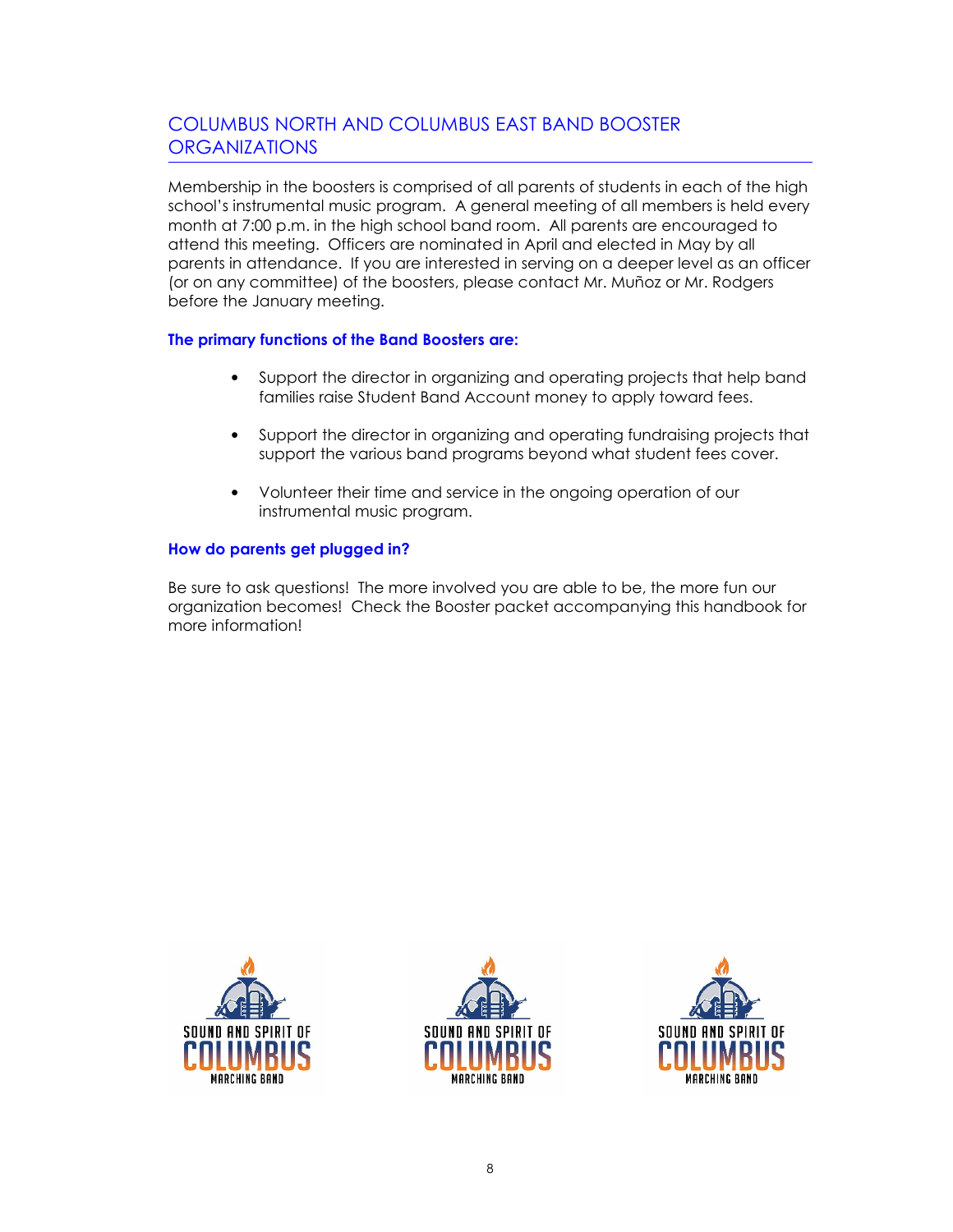# BAND CLASS GUIDELINES

#### Be on Time

- You are to be in the classroom when the bell rings.
- You have three (3) additional minutes to prepare your music and instrument and be in your seat.
- You should be in attendance block at rehearsal start time for outside rehearsals unless other instructions are given.

#### Be Prepared

- You should always have your instrument at rehearsal.
- You should always have your music at rehearsal.
- You should always have your guard equipment at rehearsal.
- Equipment storage compartments should always be kept locked. This is for storage of instruments and not your personal locker.

#### Be Focused

- Do not play unless it is as a group under direction (marching band)
- Begin your individual warm-up on your instrument promptly (concert band).
- No gum, candy, food, or drinks during class or rehearsals.
- No talking during rehearsals while the conductor is on the podium. You are to be attentive at all times.
- ABSOLUTELY No homework, reading material, pictures, cell phones, etc. during rehearsals.

#### Be Respectful

- Show proper respect to your directors, other students, equipment, and the rehearsal area.
- Language should always be acceptable. No vulgarity or profanity should be used to express yourself.
- Keep the entire complex clean (Rehearsal rooms, instrument storage, hallways, marching field, etc.)
- No vandalism.
- Leave property alone if it doesn't belong to you or was not assigned to you.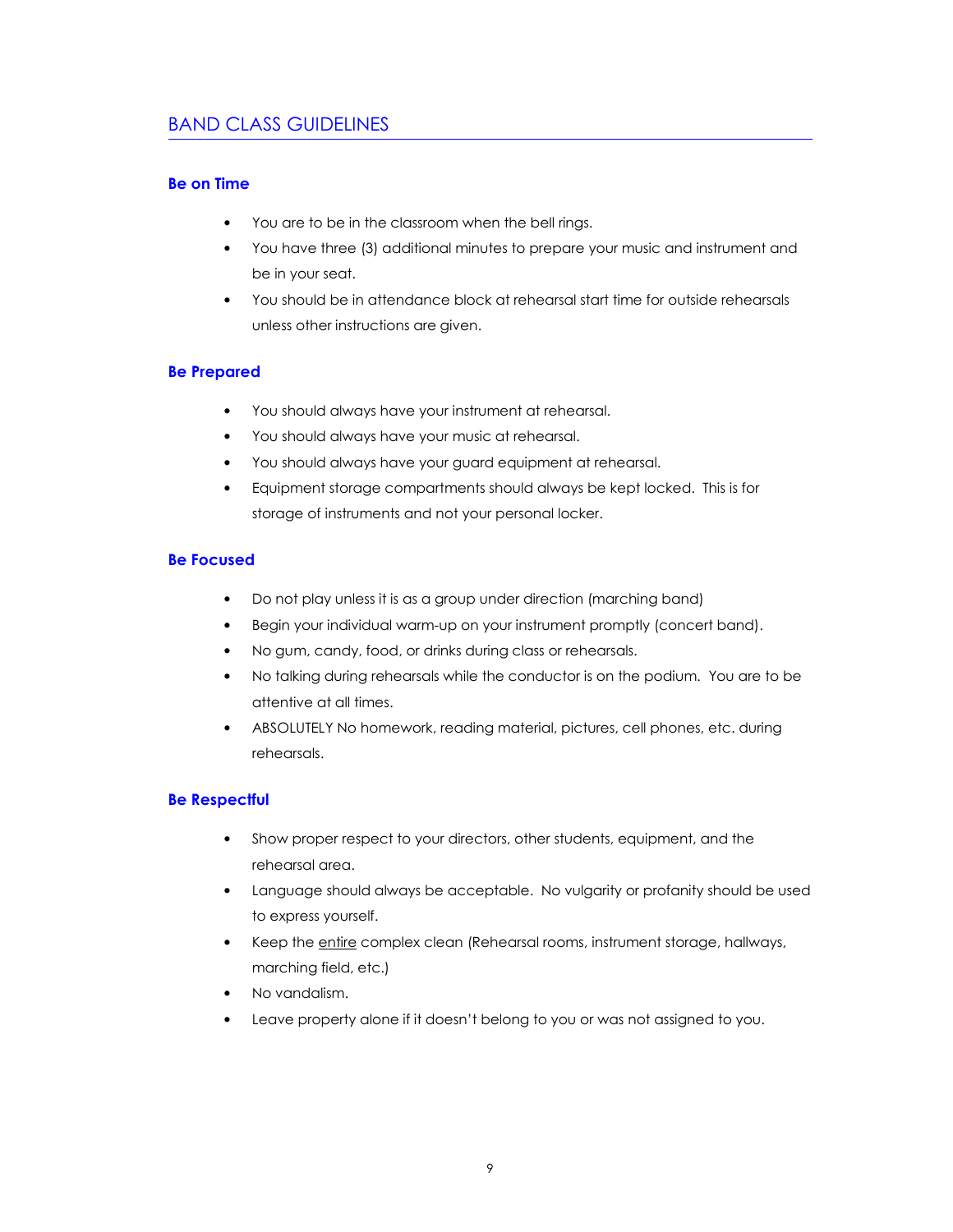# Guidelines for traveling with the Sound and Spirit of Columbus

# **Bus:**

- 1. The bus is an extension of BCSC. Therefore, all student handbook policies will be enforced. Please familiarize yourself with those procedures as well.
- 2. The bus driver and bus chaperones are in charge. All rules enforced by the chaperones or bus driver supersede any rules given on this sheet.
	- a. Should you have an issue with a rule imposed **follow it**, and consult a director about the situation once you have arrived at your destination (not en route).
- 3. Students are not to share blankets or other items that are used to cover yourself.
- 4. At night, students are not to share a seat with someone of the opposite gender, or share a seat with their "boyfriend" or "girlfriend" in circumstances where opposite biological gender is not an issue.
- 5. In an activity where a full bus is not utilized, students should sit one to a seat at night.
- 6. Food and drinks are permitted (with permission of driver).The bus should be left cleaner then when you arrived. Everyone is responsible for cleaning the bus. The chaperone will designate at least two students to do a "final sweep" to ensure all trash is picked up.
- 7. Courtesy goes a long way be sure to thank your chaperones and bus driver.





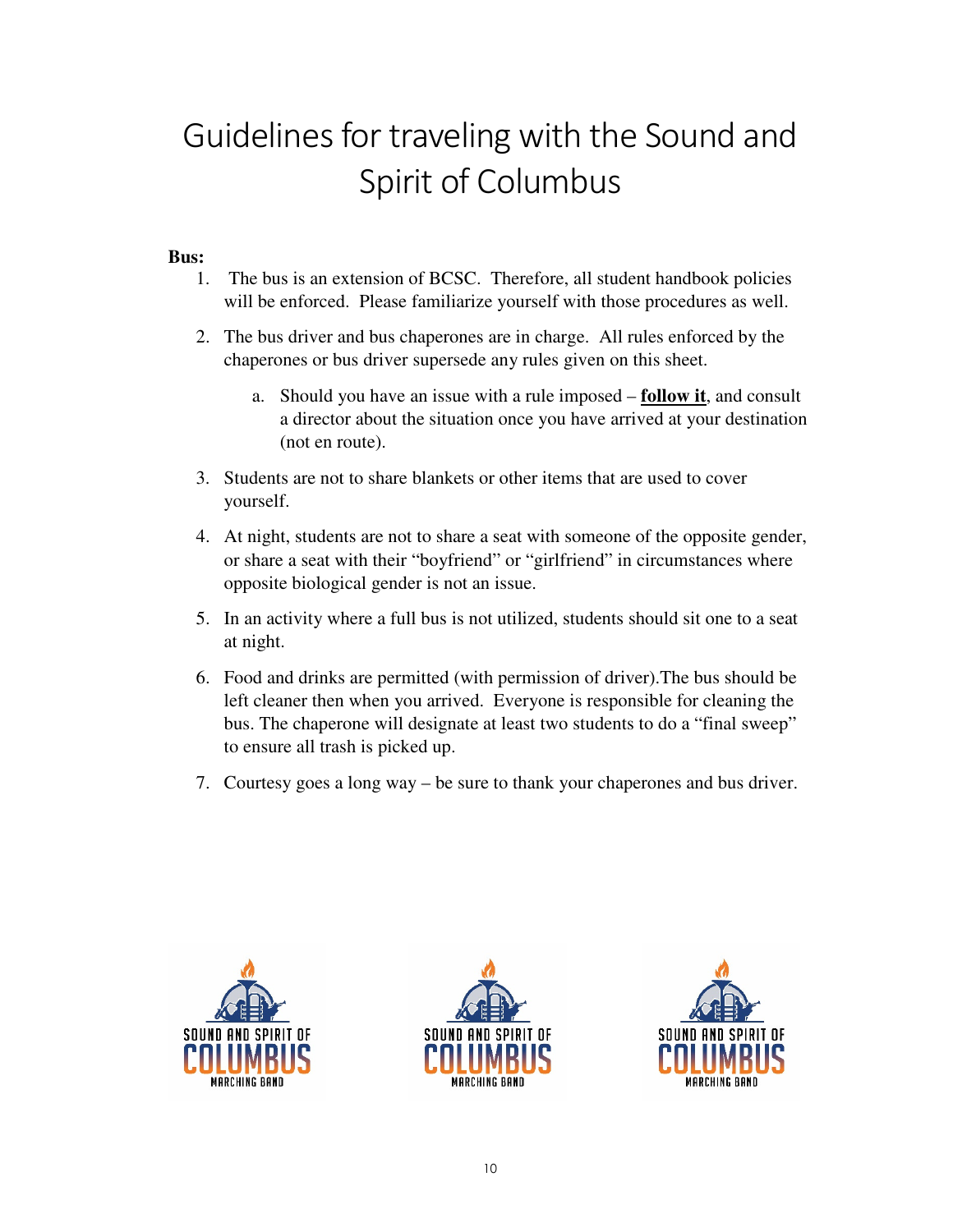# **Visiting a school or site:**

- 1. While on a trip with the band you are representing BCSC. Therefore, all student handbook policies will be enforced. Please familiarize yourself with those procedures.
- 2. The chaperones are in charge. All rules enforced by the chaperones supersede rules given on this sheet.
	- a. Should you have an issue with a rule imposed **first follow it**. Then when a director is available consult him/her about the situation.
- 3. You are a guest of the visiting school any rules set by that school are also a priority.
- 4. You are expected to be the most well behaved students of any school represented at that specific site. Hold doors open for others, use good language, etc.
- 5. Your homerooms should be left cleaner than when you arrived. Checks will be done before you are dismissed to the bus.
- 6. Courtesy goes a long way be sure to thank your hosts and any other volunteers and tell them "job well done" and you appreciate all their efforts.

# **Extended or Overnight trips:**

1. For overnight trips a packet will be given to you in addition to this sheet. Refer to that specific packet in regards to guidelines.

# **BOTTOM LINE – We are expecting you to be a shining example to other schools on leadership, skill, and excellence!**





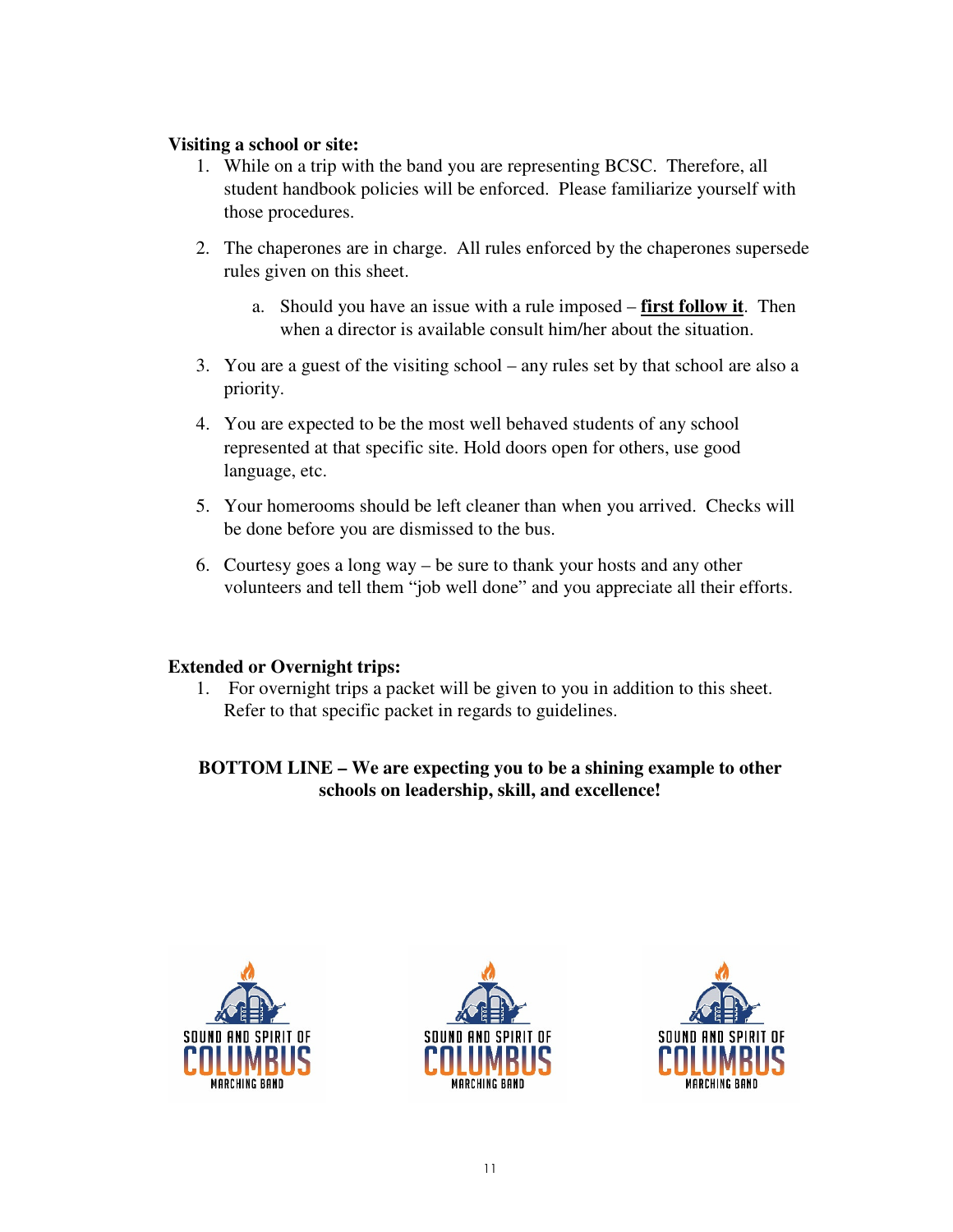# BAND UNIFORM POLICY

#### Your uniform is your responsibility…Treat it with respect!

Our band recently made a major investment in new uniforms. We want to work with you, the student, and your parents to maximize the life and condition of these new uniforms. We need you both to read and abide by the terms of this policy. You need to follow these necessary procedures to care for your uniform and return it in the condition in which you found it, otherwise fines WILL be levied.

- 1. **ISSUANCE** Examine it for any defects (rips, tears, missing buttons, etc.). If your uniform has any of the aforementioned defects, contact the uniform chairperson immediately.
- 2. **ALTERATIONS** Each uniform is adjustable. If your uniform needs alterations, the uniform chairperson will measure and adjust your uniform. DO NOT EVER HEM your uniform.
- 3. CARE Keep your uniform in the garment bag you were issued on the correct # hanger. When hanging pants, match inseams and position correctly on the hanger. Make sure your jacket is hung correctly…the "bow" of the hanger simulates the shoulder area. If the jacket is hung backwards on the hanger, damage to the coat canvas, shoulder pads or garment shape could occur. Make sure pants and jacket are hung correctly at all times. Periodic checks will be made at the band closet.
	- a. Wet Uniforms: After each performance, uniforms should be air-dried. Hang the open garment pieces separately and allow to air dry in a well-ventilated environment at room temperature until the garment is completely dry. Check inside of garment and underarm pads to verify this before putting inside of garment bag. Under normal circumstances, only perspiration will dampen the uniform and this "air-out" procedure can be accomplished quickly and easily. **EXCEPTION:** When the uniforms get soaked, follow this same procedure; however, you must remove them from the bags immediately upon the arrival home from a performance. Remove shakos from boxes and take out plumes and air dry as well. This procedure may take a couple of days. Check underarm pads in the jackets to make sure they're completely dry. NEVER **MACHINE DRY ANYTHING!!!** Only return garments to bag when bone dry and then do not zip the bag.
	- b. Muddy Uniforms: When the uniforms get muddy, follow the same procedure as described above. Then, after the uniform is completely dry, lightly brush away the dried mud.
		- i. ALL STUDENTS MUST WEAR A CLOSE FITTING T-SHIRT UNDER THE JACKET. NO SLEEVELESS SHIRTS. This is to prevent perspiration from ruining the jacket.

#### 4. ACCESSORIES

- a. Shako: You are being issued a shako (hat), a wrap, and a plume with a cylinder. The plume must be kept in the cylinder (if yours is missing, use an empty paper towel roll) when not being worm on the hat. These and only these items may be stored in the shako boxes (no gloves, hair bows, etc.)
- b. Gloves: These should be machine washed and dried prior to each performance (especially competitions). Gloves should be carried on the student, not in the shako boxes.
- c. Shoes: Shoes should never be placed in the garment bag with the uniform. This destroys the bag and gets the uniform dirty. The student must wear long black socks with their shoes. If the shoes get muddy, they must be cleaned and polished prior to the next performance.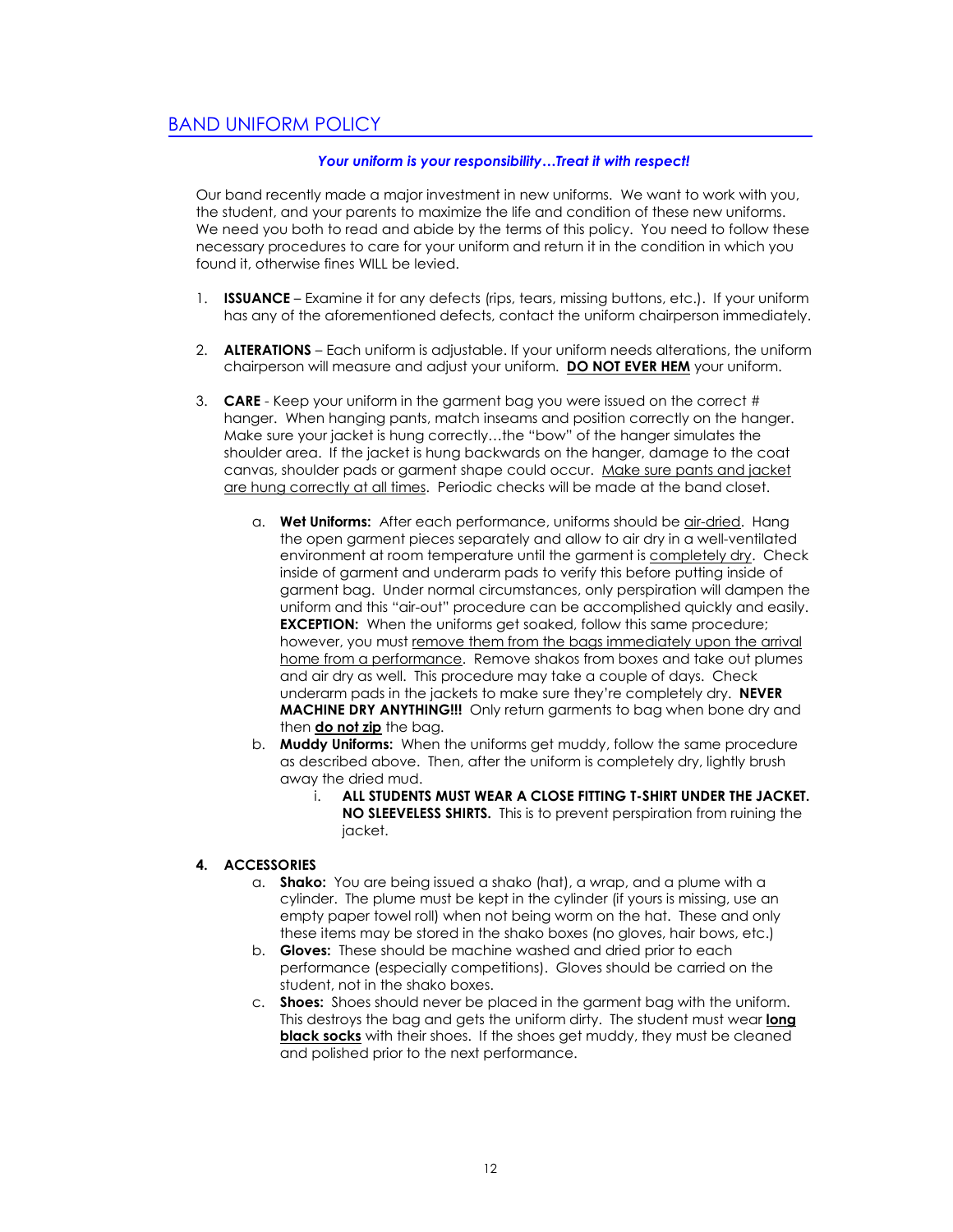# UNIFORM RULES

The following rules should be adhered to at all times when in your Sound and Spirit of Columbus uniform.

- 1) No watches or dangle earrings are to be worn when in uniform.
- 2) Hair must be up (includes men and women).
- 3) Be prepared to change in public. Undergarments should be athletic in nature.
- 4) Do not put uniforms on the ground.
- 5) Uniforms must be zipped up when being worn.
- 6) No baseball caps are to be worn when in uniform. Shakos should never be worn inside.
- 7) Shoes must be polished before each performance.
- 8) Gloves must be washed before each performance.
- 9) Report any uniform damage immediately.
- 10) **ABSOLUTELY** No eating or drinking while in uniform without specific, individual permission from a director.
- 11) No sporting activity of any kind will be played while in uniform.
- 12) Cell phones are not permitted when in uniform
- 13) When in uniform all relationships are strictly professional
- 14) Never wear "part" of your uniform. The only exception is when you are carrying your shako in the appropriate position.

#### 15) You are responsible for your own uniform – do not leave it laying around! It belongs at one of three places:

- i. On your body
- ii. On a uniform rack
- iii. On the semi in the appropriate place

\*\*\*Lost or damaged pieces of your uniform will be replaced at your expense and processed through the school corporation\*\*\*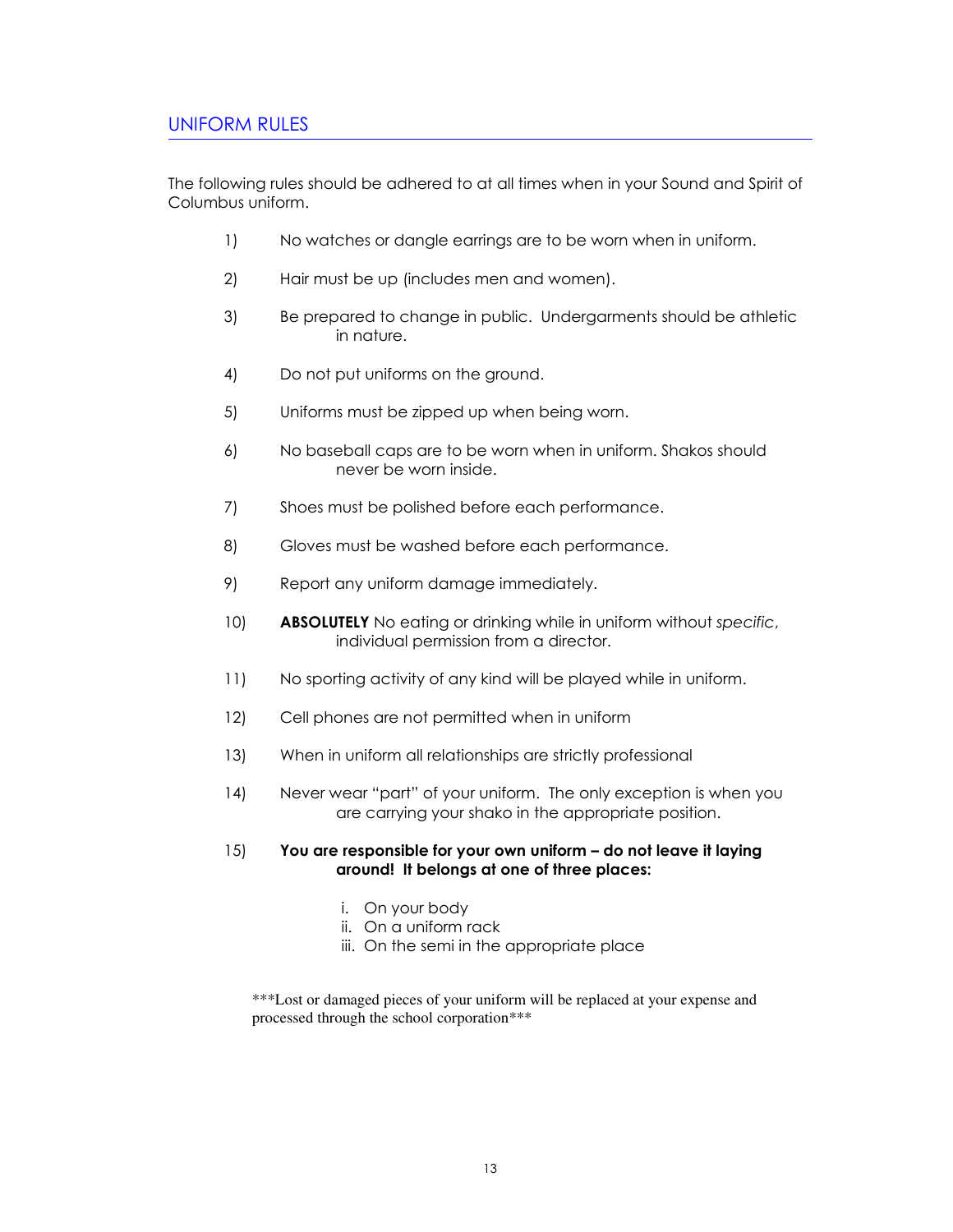# UNIFORM RULES Cont.

As of 2020 The North and East Bands have invested over \$80,000 on new uniforms for the Sound and Spirit of Columbus through the generosity of the Band Booster organizations. It is expected that all students understand the amount of time and energy that has gone into the planning and purchase of these items. It is the student AND parent responsibility to completely read these guidelines and understand the importance of proper use and care of this huge investment.

**Purpose of Uniforms:** The purpose of a uniform is to create a UNIFIED and CONSISTENT look throughout our ensemble – so to not pick out any individual from a crowd. It is NOT meant to stifle creativity or individuality; however, we are an ARTISTIC PERFORMING GROUP, and as such we are CHARACTERS in a production. Therefore, we must adhere to what the character description mandates.

#### **Why get new uniforms?**

There are many reasons to purchase new uniforms. The following were determining factors:

- Rapid growth of the band
- Conditions of old uniforms
- Style of old uniforms
- Variety in sizes of uniforms

# **Components of a standard Sound and Spirit Uniform**

### **Provided by the Band**

- Custom Jacket
- Custom undershirt
- Custom drop
- One pair of gauntlets
- Bibbers (pants)
- Shako and wrap (hat)
- Ploom
- Athletic undershirt
- Performance gloves

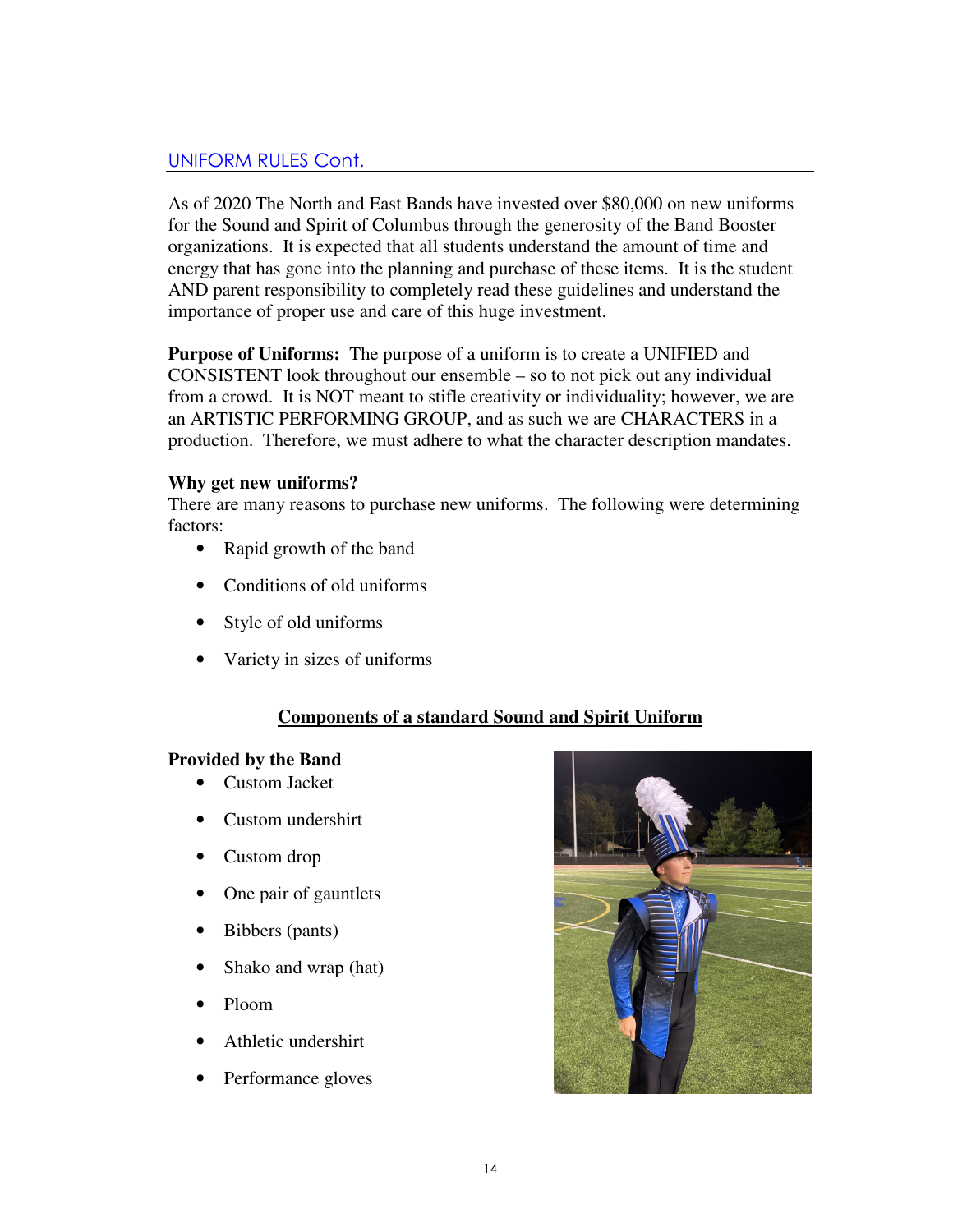### **Provided by the performer**

- Clean, long black socks
- Athletic fitting shorts (preferably some sort of short with spandex)
- Black Marching Shoes and/or guard shoes *(ordered through Boosters for \$45)*
- **Guard only Make up** (~\$25), **Warm Ups, and Body Tights** 
	- o Specific items are chosen by the staff not the student!

#### **Items not allowed under a uniform**

- Baggy shorts (including basketball shorts that are too big)
- Pants or jeans
- Short socks
- Unassigned t-shirts or sweatshirts
- Cutoff shirt

#### **Uniform Care**

- 1. All jackets should be hung like a suit jacket
	- a. The jacket, undershirt, and drop should never touch the ground.
- 2. Drops should remain attached to the uniform at all times. Should they need to be removed – a parent or director will do so.
- 3. Pants should be hung like suit pants matching the pleats at the ankle first.
	- a. Pants should touch the ground as little as possible when on
- 4. Plooms are given to a student at each performance.
	- a. Always remove the ploom by grabbing the metal insert and PULLING
	- b. Return the ploom by inserting the metal piece FIRST, then PULL the metal insert down until all feathers are inside the tube.
	- c. Do your best not to touch the feathers
- 5. Any lost items will be replaced at the cost of the student. Remember that the cost of a full uniform is \$575. This is the *bulk* cost. To purchase a single uniform is well over \$700.
- 6. Any uniform components damaged by the student due to horse play, lack of proper care, not following instructions, etc. will be replaced at full cost by the student.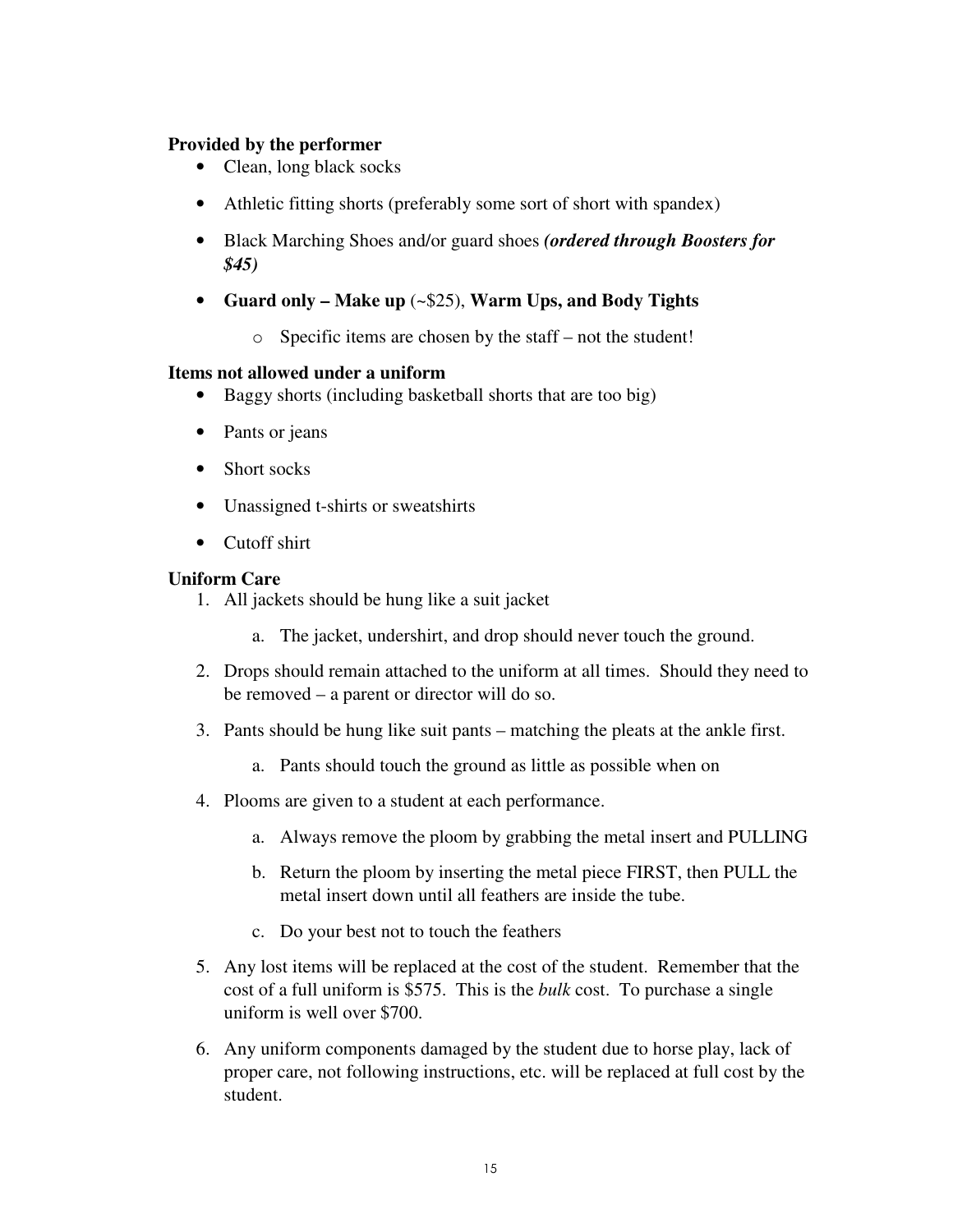- 7. Report any damage of a uniform immediately to a parent or director.
- 8. Students should report any stains to the uniform to a parent or director immediately.

# **When in uniform:**

You are no longer a single individual, but a part of a much larger group. Therefore, the expectations of how you look and behave must be uniform as well.

- *1. The LOOK* 
	- *a.* All earrings or body piercings should be removed. If a piercing is new and cannot be removed, a flesh colored Band-Aid must be covering the piercing at all times. Do not raid the first aid kit to accomplish this. Be responsible.
	- *b.* No visible tattoos.
	- *c.* No unnatural hair colors that cannot be hidden. This may include two natural hair colors dyed in a clearly unnatural way.
- *2.* Your complete uniform should be on at all times.
	- *a.* Exceptions may be made by the director but only the **director** will make this exception and the entire group will be notified via drum major and announcement.
	- *b.* Shakos should be **off** until told to be worn.
- *3.* Shakos are to be held in the left hand with the pinky and thumb tucked underneath the brim of the shako (three fingers showing). The shako should rest on the forearm and always point forward.
- *4.* When in uniform, you are in the character in The Sound and Spirit of Columbus
	- *a.* Social conversations should not occur when in our rotation.
	- *b.* A serious tone should always be present
	- *c.* Foul language is never acceptable, however certainly when in uniform.
	- *d.* Relationships do not exist when in uniform
		- *i.* Hand holding is unacceptable
		- *ii.* Kissing violates school policy anyhow, so this is far beyond the scope of what should be put on this page.